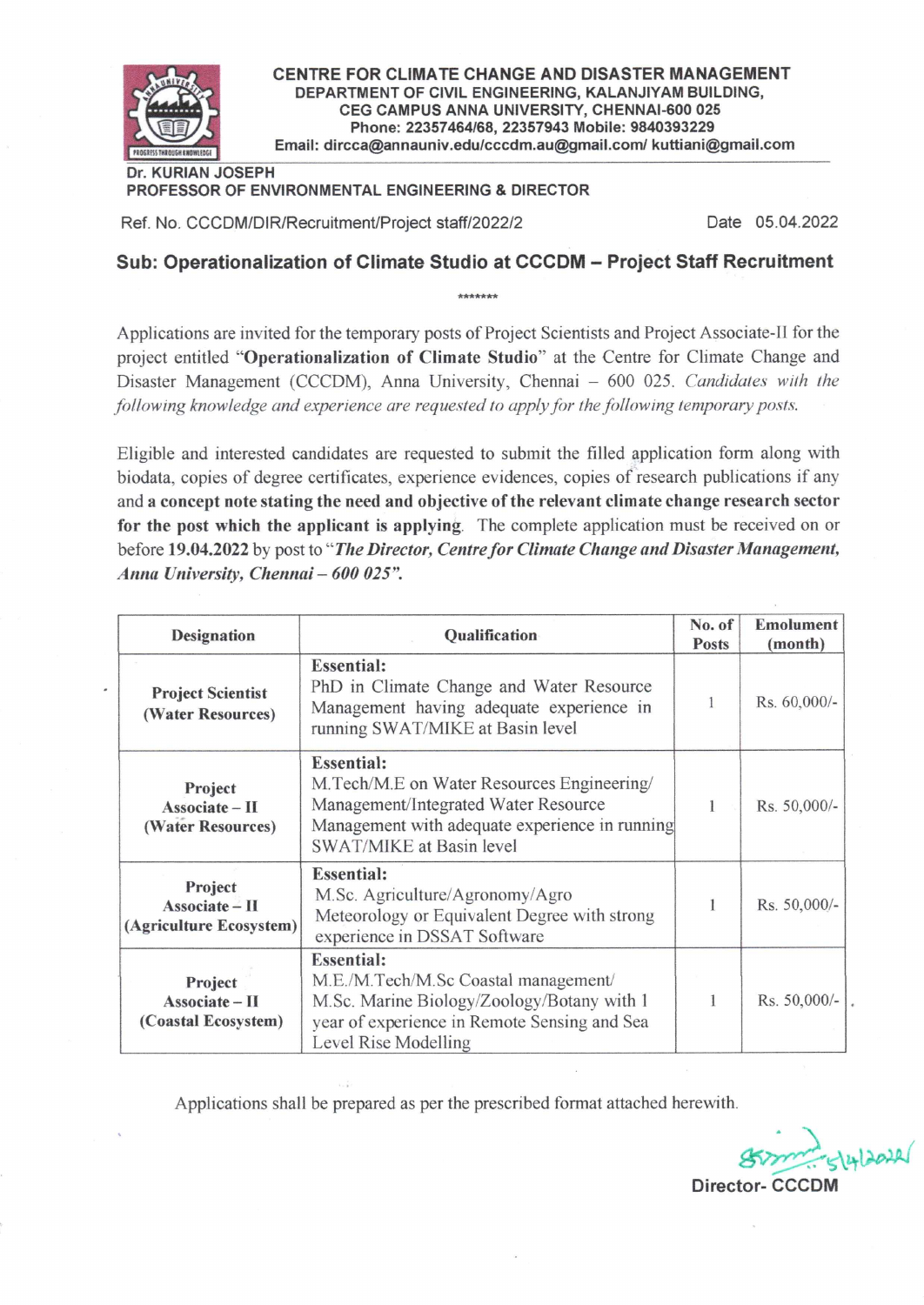

## **CENTRE FOR CLIMATE CHANGE AND DISASTER MANAGEMENT ANNA UNIVERSITY, CHENNAI-600 025**

# **APPLICATION FOR THE POST OF PROJECT SCIENTISTS/PROJECT ASSOCIATE-II**

**(Temporary basis)**

| S.No                    | Name of the Post Applied for:                               |                |     |                                    |                         |                                  |                                  |                         |   |                            |              |  |                              |
|-------------------------|-------------------------------------------------------------|----------------|-----|------------------------------------|-------------------------|----------------------------------|----------------------------------|-------------------------|---|----------------------------|--------------|--|------------------------------|
| $\mathbf{1}$            | <b>Name (in Capital Letters</b><br>with initial at the end) |                |     |                                    |                         |                                  |                                  |                         |   |                            |              |  |                              |
| $\overline{2}$          | <b>Address for communication</b>                            |                |     |                                    |                         |                                  | <b>PHOTO</b><br>(Recently taken) |                         |   |                            |              |  |                              |
| $\mathbf{3}$            | E.Mail id & Mobile No.                                      |                |     |                                    |                         |                                  |                                  |                         |   |                            |              |  |                              |
| $\overline{\mathbf{4}}$ | <b>Alternate Contact No.</b>                                |                |     |                                    |                         |                                  |                                  |                         |   |                            |              |  |                              |
| 5                       | <b>Nationality</b>                                          |                | Age |                                    | Date of<br><b>Birth</b> | $\mathbf{D}$                     |                                  | $\mathbf{D} \mathbf{M}$ | M | Y                          | $\mathbf{Y}$ |  | $\mathbf{Y} \mid \mathbf{Y}$ |
| 6                       | <b>Educational Qualifications:</b>                          |                |     |                                    |                         |                                  |                                  |                         |   |                            |              |  |                              |
|                         | Degree/Diploma/HSC/SSLC                                     | Specialization |     | University /<br><b>Institution</b> |                         | <b>Year of</b><br><b>Passing</b> |                                  |                         |   | <b>CGPA/</b><br>Percentage |              |  |                              |
|                         |                                                             |                |     |                                    |                         |                                  |                                  |                         |   |                            |              |  |                              |
|                         |                                                             |                |     |                                    |                         |                                  |                                  |                         |   |                            |              |  |                              |
|                         |                                                             |                |     |                                    |                         |                                  |                                  |                         |   |                            |              |  |                              |
|                         |                                                             |                |     |                                    |                         |                                  |                                  |                         |   |                            |              |  |                              |
|                         |                                                             |                |     |                                    |                         |                                  |                                  |                         |   |                            |              |  |                              |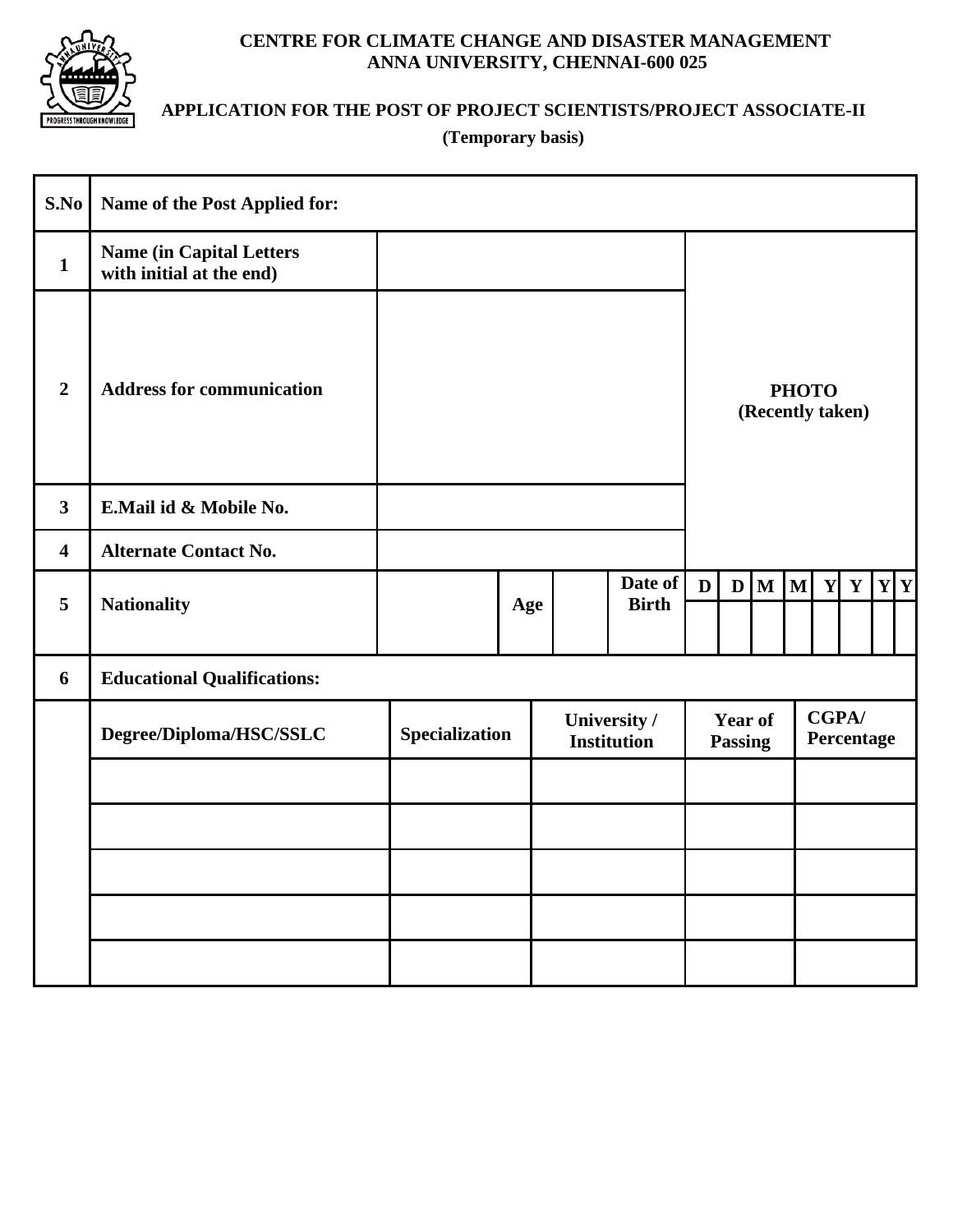| $\overline{7}$   | <b>Additional Qualifications:</b>     |                    |      |               |                       |  |  |
|------------------|---------------------------------------|--------------------|------|---------------|-----------------------|--|--|
|                  |                                       |                    |      |               |                       |  |  |
|                  |                                       |                    |      |               |                       |  |  |
| 8                | <b>Experience:</b>                    |                    |      |               |                       |  |  |
|                  | Name of the Institution /             | <b>Designation</b> |      | <b>Period</b> | <b>Nature of Work</b> |  |  |
|                  | Organization                          |                    | From | <b>To</b>     |                       |  |  |
|                  |                                       |                    |      |               |                       |  |  |
|                  |                                       |                    |      |               |                       |  |  |
|                  |                                       |                    |      |               |                       |  |  |
|                  |                                       |                    |      |               |                       |  |  |
|                  | Total Experience in years and months: |                    |      |               |                       |  |  |
| $\boldsymbol{9}$ | <b>Additional Information if any</b>  |                    |      |               |                       |  |  |
|                  |                                       |                    |      |               |                       |  |  |
| 10               | List of enclosures                    |                    |      |               |                       |  |  |
|                  |                                       |                    |      |               |                       |  |  |

Declaration:

 I declare that the information furnished above is true and correct to the best of my knowledge and belief that no related information is concealed. If any discrepancy is observed at any state, the Director, CCCDM, Anna University will be free to cancel my selection / Candidature.

Place: Signature of the Applicant

Date: